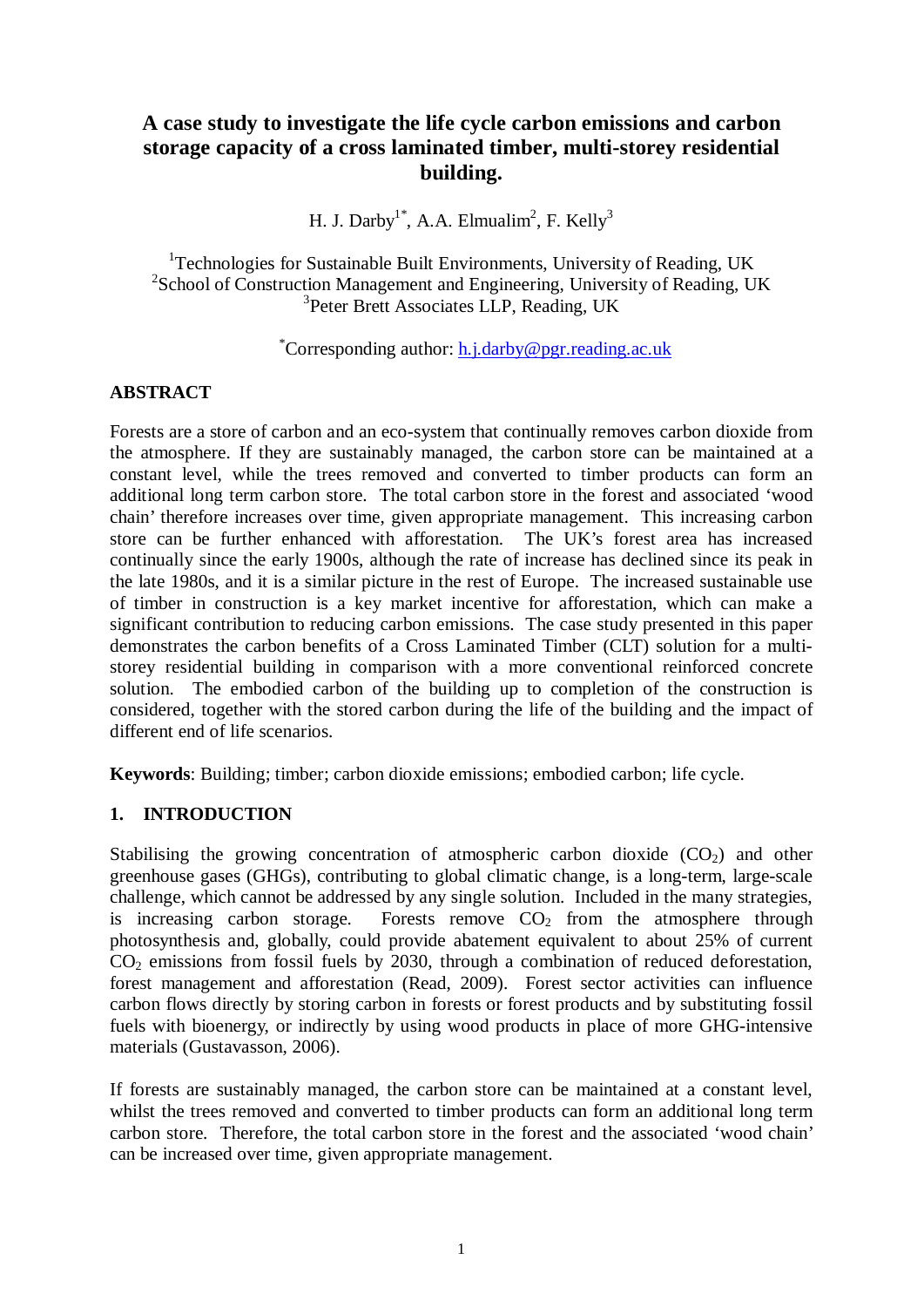This increasing carbon store can be further enhanced with afforestation. The UK's forest area has increased continually since the early 1900s, although the rate of increase has declined since its peak in the late 1980s (Moore, 2011), and it is a similar picture in the rest of Europe (PEFC, 2012).

There is potential for increasing the forest area in both the UK and Europe (Read, 2009) and the increased sustainable use of timber in construction is a key market incentive for afforestation.

Responsible procurement of wood products is a major issue in this strategy, and there are several forest and chain-of-custody certification schemes which offer assurances that all the wood or wood-based inputs in a product or product range originated from sustainable sources, the two main schemes being those of the Forest Stewardship Council (FSC), and the Programme for the Endorsement of Forest Certification (PEFC), founded in 1994 and 1999. Currently about 9% of the world's forests and 51% of Europe's forests are certified but these proportions are rising rapidly (PEFC, 2012).

There is increasing awareness amongst construction professionals for the need to specify certified timber, backed up by the UK Government's Timber Procurement Policy and by the recent UK Contractors Group (UKCG) statement that all timber products purchased for either temporary or permanent use on UKCG member sites are to be certified as sustainably sourced. Certified responsible sourcing of timber is now a mandatory requirement of the Breeam schemes.

The case study presented in this paper investigates the carbon benefits of a cross laminated timber (CLT) solution for a multi-storey residential building in comparison with a more traditional reinforced concrete solution. The embodied carbon  $(E<sub>c</sub>)$  of the building up to completion of the construction is considered, together with the stored carbon during the life of the building and the impact of different end of life scenarios.

## **2. CROSS LAMINATED TIMBER**

Cross laminated timber is a form of large timber board, built up of layers of planks, or lamellas, bonded together, with adjacent layers at right angles to each other. It is similar to large scale plywood, usually with 3, 5, 7 or 9 layers, each between 20 to 50mm thick. Board sizes of up to 20m long by 4.8m wide are available in thicknesses from 60 to 500mm. Panel sizes in the UK are normally limited to 13.5m long by 3m wide because of transport.

The wood lamellas are usually fast growing spruce softwood from conifer trees bonded together with polyurethane adhesive. Each lamella is a relatively small section and often offcuts can be utilised in low stress areas of the boards, which together help to maximise wood utilisation.

CLT boards can be used as structural wall, floor and roof panels in both low rise and multi storey buildings, and this system is capable of increasing the maximum height achievable for more traditional timber frame construction from 7 up to 12 storeys.

It is a prefabricated system with factory formed cut-outs for doors and windows resulting in reduced erection times on site.

Other advantages, including: low weight; dimensional stability; good fire resistance due to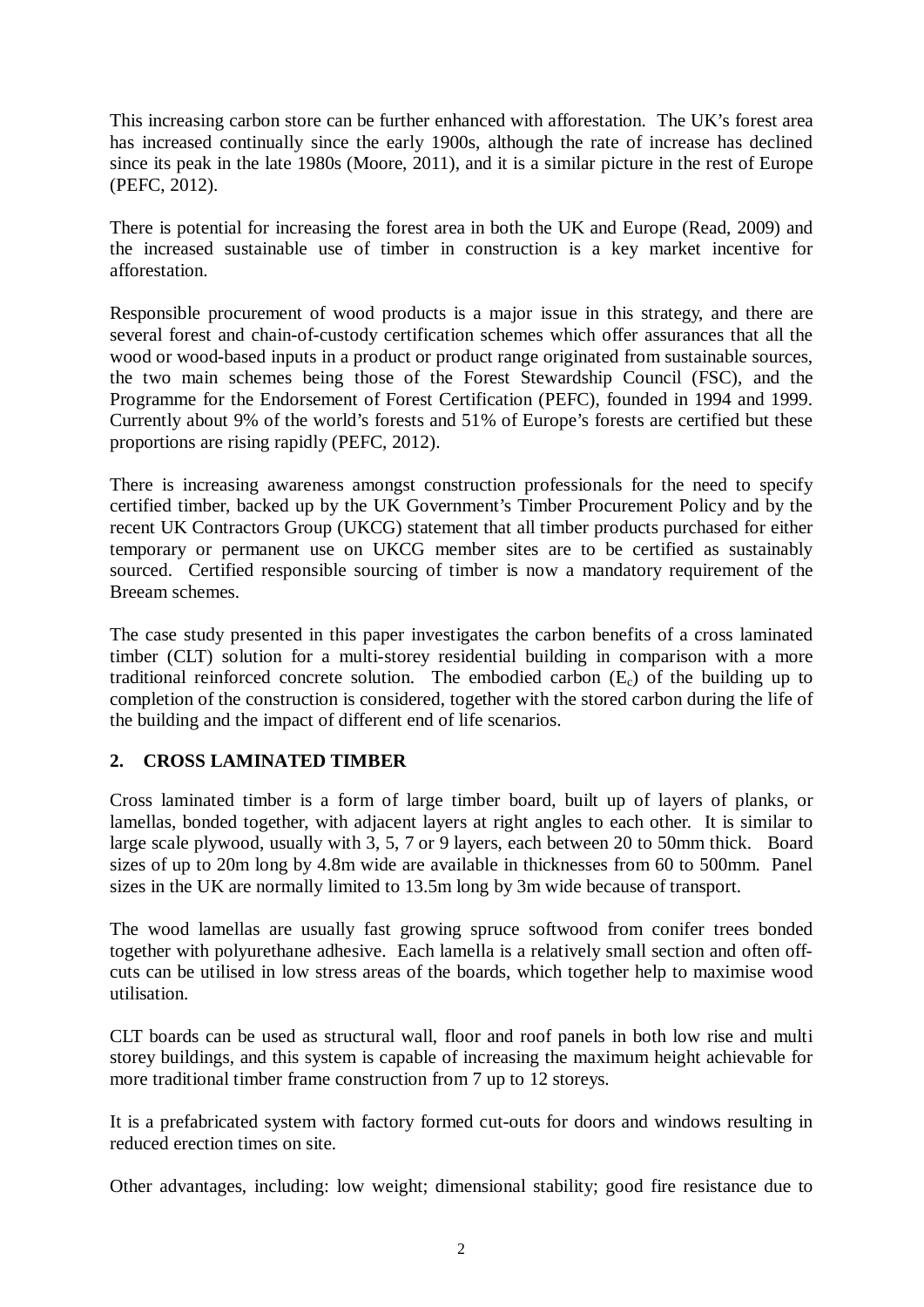charring rate in large mass sections; airtight construction is relatively easy to achieve; good thermal and acoustic insulation properties; potential to store large amounts of carbon in the building structure.

It is generally intended for dry conditions only and not for external or below ground applications, and external walls normally need to have an additional weathering cladding system.

There are currently six manufacturers of CLT, located in Austria, Germany and Switzerland

### **3. THE CASE STUDY BUILDING – BRIDPORT HOUSE**

The case study building is an 8 and 5 storey residential building in Hackney, London containing forty one affordable homes. It replaced a previous 1960s 5 storey masonry block on a narrow site with a large 3m diameter sewer running diagonally across it.

Building plan dimensions are approximately 58m long by 14m wide giving a gross internal floor area of  $4,154m^2$ . The building was completed in autumn 2011 to Code for Sustainable Homes Level 4 standard at a project cost of £6 million.

Details of the building construction are:

- Foundations: cfa concrete piles, concrete pile caps and ground beams, with a deep beam concrete transfer structure over the sewer.
- Ground slab: In-situ concrete ground slab supported on ground beams.

Superstructure: CLT external and internal walls, floors and roof panels, varying in thickness between 97mm and 223mm. Figure 1 shows a model of the CLT frame, which was manufactured by Stora Enso in Austria, using PEFC certified spruce timber. External balconies are steel construction.



**Figure 1:** Bridport House CLT structural frame [\(http://www.ttjonline.com\)](http://www.ttjonline.com/)

External walls: CLT, insulation and brick cladding with internal plasterboard lining.

Internal walls: Main walls between housing units consist of CLT with insulation and plasterboard lining on both sides. Other internal walls within units are light gauge steel stud and plasterboard.

Floors are finished with cement fibre board and sound insulation over the CLT floor panels, and ceilings are lined with insulation and plasterboard. The concrete ground floor has an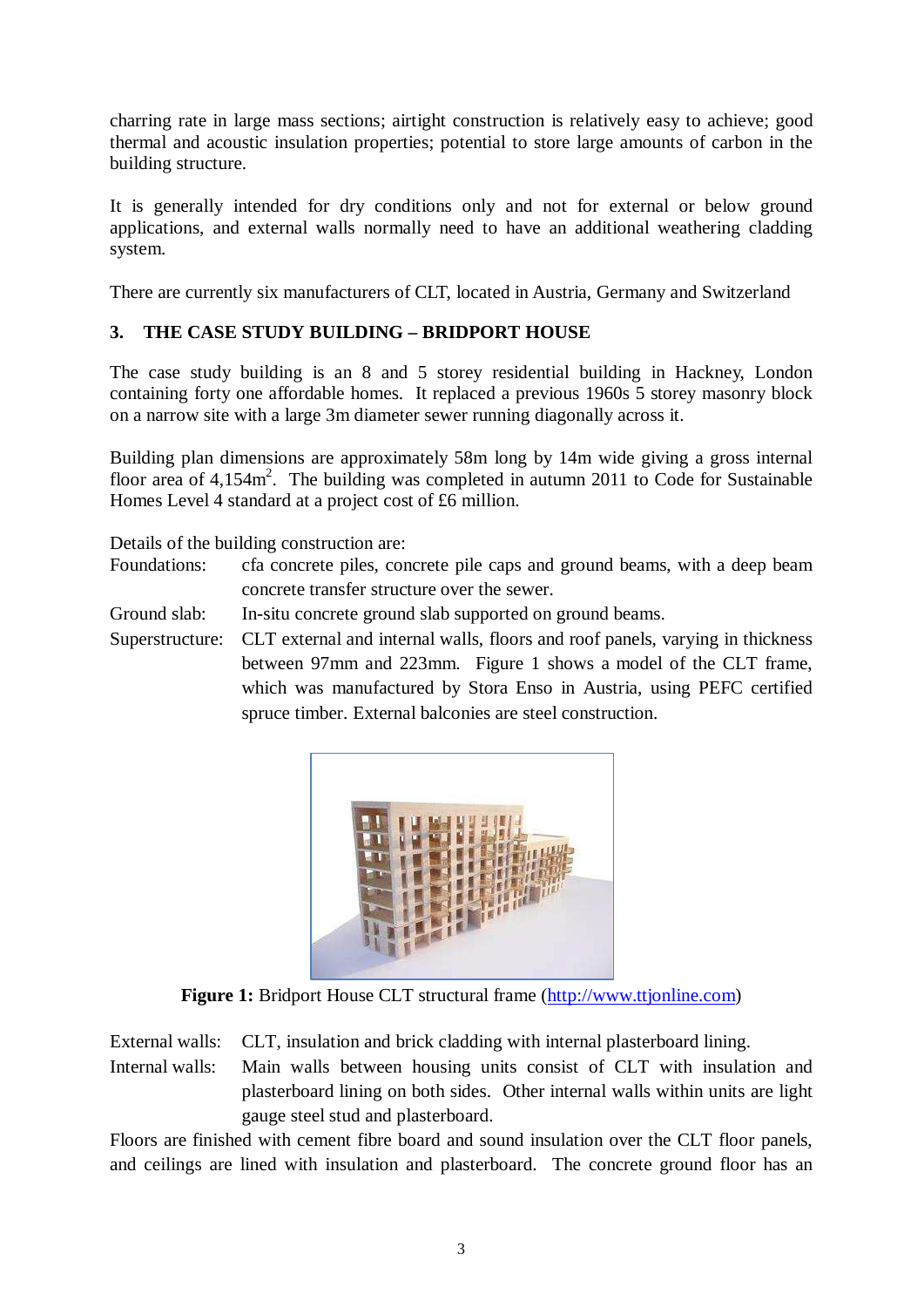additional levelling screed and thermal insulation. The roof areas are finished with a sedum roof system and insulation over the CLT roof panels.

### **4. THE CASE STUDY**

An embodied carbon study, using whole life cycle assessment (LCA), has been carried out on the constructed building and also on a more conventional reinforced concrete (RC) frame option for comparison.

#### 4.1 The Concrete Frame Option

The RC frame considered consists of 275mm thick flat slab floors with screed, and 600x250mm RC columns on a 5.63m x 6.5m/5.7m asymmetric grid to suit the internal wall layout. The flat slab at roof level is reduced to 200mm thick. Lateral stability is provided by 200mm thick RC lift shaft walls. Lightweight steel stud and plasterboard is used for all internal walls and the inner leaf of external walls. The external steel balconies are retained.

Overall this results in a heavier superstructure, requiring longer piles and a larger transfer structure over the sewer. The layout of piles and pile caps is modified to support the higher concentrated loads at column positions.

The CLT frame was erected in 10 weeks, but this is assumed to be increased to 14 weeks for the RC frame.

#### 4.2 Methodology and Key Assumptions

Embodied carbon  $(E_c)$  here is considered to be the 'cradle to grave'  $CO<sub>2</sub>e$  emissions (all GHGs converted to a  $CO<sub>2</sub>$  equivalent) occurring over the whole life cycle of the building, excluding the operational carbon during the building use

The full basket of GHGs is included in emissions data for some of the materials and processes involved but for others only  $CO<sub>2</sub>$  emissions data were available. Hammond and Jones (2011) estimate that, for most building materials,  $CO<sub>2</sub>$  represents around 94% of the emissions, based on energy use.

The building elements considered in the assessment are the structure and those non-structural items affected by the two different structural solutions. For example, the CLT structure provides the internal leaf of the external walls and the internal dividing walls but the RC structure does not. Therefore, the lightweight steel stud and plasterboard walls in the RC solution have to be included, allowing the difference between the two solutions to be assessed. However, it does not give a complete picture of the total  $E_c$  of the building as M&E services, intermediate refits and other architectural finishes are not included.

Emissions data have been taken from a variety of sources, for the closest equivalent product or process, in an attempt to provide the most complete and accurate assessment.

Environmental Product Declarations (EPDs) with third party verification have been used where available. These include CLT (IBU, 2012), mortar and screeds (IBU, 2010a), insulation (IBU, 2008), (IBU, 2010b), (IBU, 2011) and cement fibre board (IBU, 2009).

Industry data for steel (Target Zero, 2012) and concrete (Concrete Centre, 2012) have been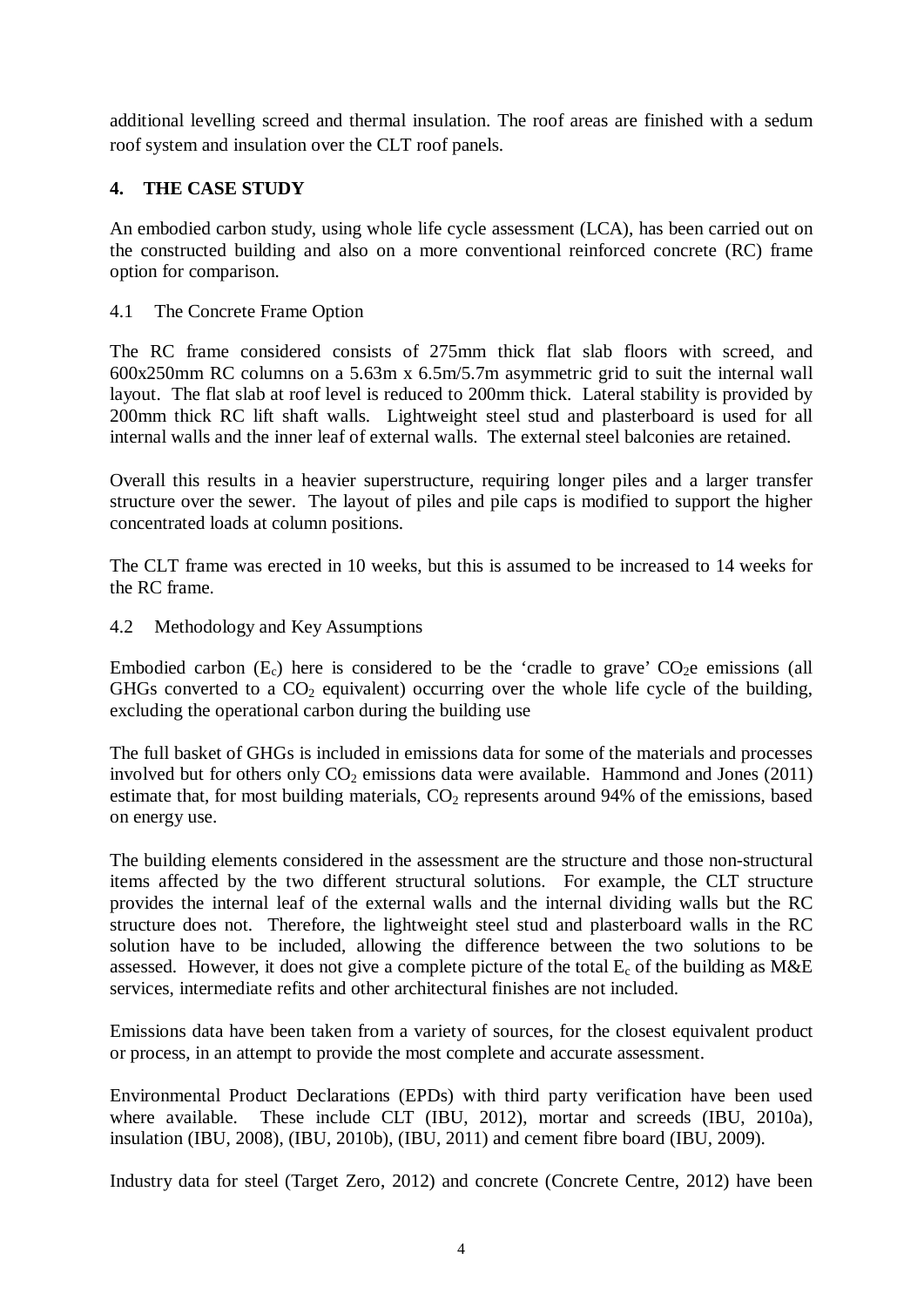adopted. Concrete mixes are assumed to use 30% fly ash or ground granulated blastfurnace slag cement replacement for Portland Cement, which reduces emissions. This is considered to be an industry representative level of replacement without having significant adverse impact on construction programmes.

Life Cycle Inventory (LCI) core data sets from the European Reference Life Cycle Database have been used to determine emissions factors for other materials and for end of life scenarios (ELCD, 2012).

Transport emissions are based on Defra/DECC's guidelines (Defra/DECC, 2011), Department for Transport statistics (Department of Transport, 2011) and on Concrete Centre data (Concrete Centre, 2010).

Emissions from construction and demolition works on site have been estimated using Environment Agency data, the programmed construction periods and an estimate of the period required for demolition (Environment Agency, 2010).

End of life options have generally been selected in line with the construction industry' waste hierarchy obligation of prevention, re-use, recycle, other recovery and disposal. Concrete, excluding non-recoverable foundations, is down-cycled (recovered) to provide granular fill material, metals are recycled, bricks are 50% re-used and 50% down-cycled for fill material, timber and foam insulations incinerated with energy recovery, and plasterboard, plaster and other insulation going to landfill.

#### **5. RESULTS AND DISCUSSION**





**Figure 2:** Cradle to grave  $CO<sub>2</sub>e$  assessment  $-100%$  sequestration and incineration with energy recovery at end of life assumed for CLT

This shows that the  $E_c$  of the CLT frame building is 1006 tCO<sub>2</sub>e lower than the RC frame equivalent, approximately equal to the carbon footprint of all the building occupants for one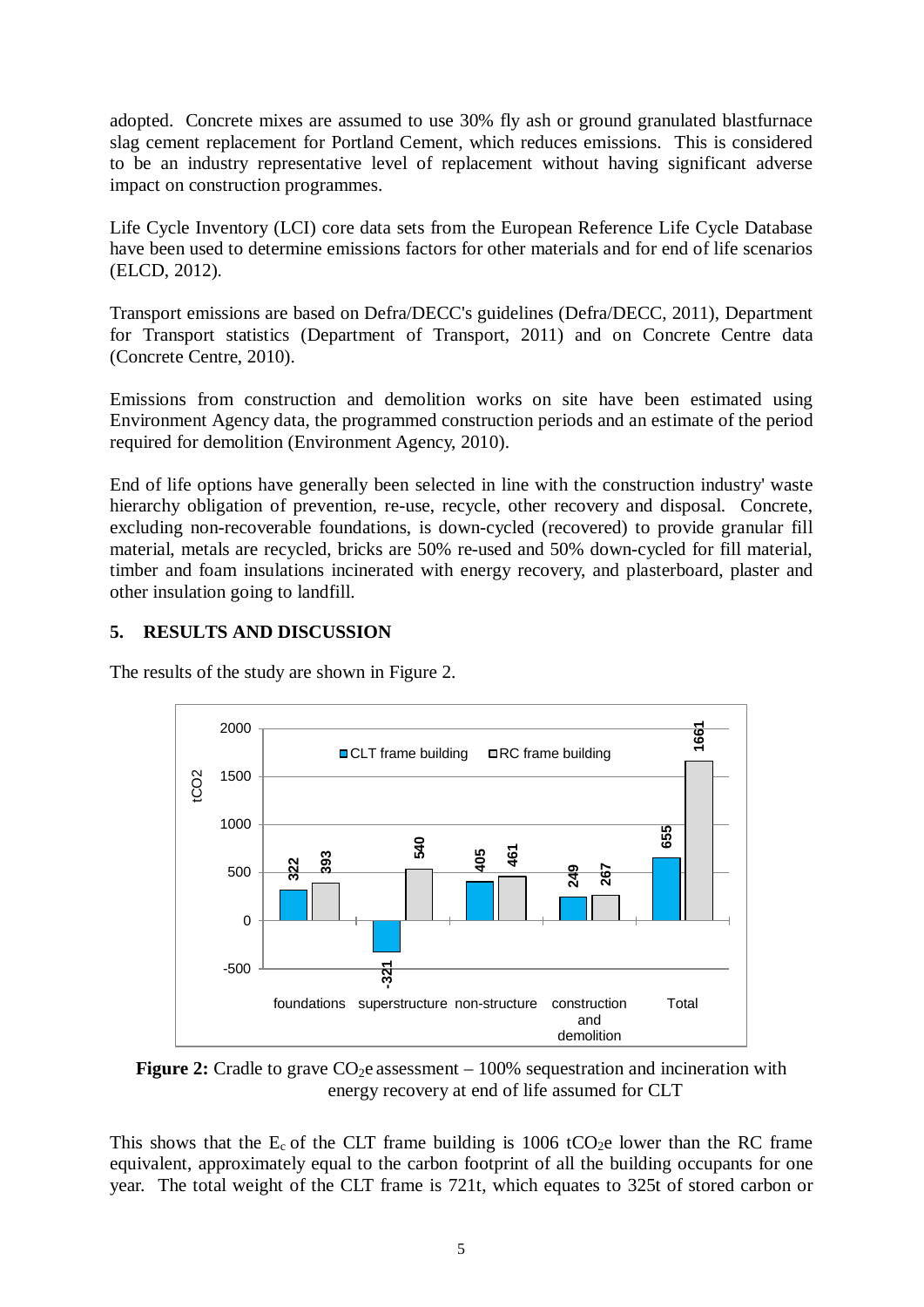1192t of  $CO<sub>2</sub>$ .

The effect of different life cycle assumptions for timber on these figures is examined below.

5.1 Sequestered CO<sub>2</sub>

There is some debate about whether sequestered carbon should be credited to timber in a lifecycle assessment. Figure 2 takes into account  $100\%$  of the  $CO<sub>2</sub>$  sequestered during the growth of the trees which provided the timber for the CLT frame, and also includes the emissions from the timber at end of life. Table 1 shows the  $E_c$  for the CLT frame only, with different levels of sequestration up to the end of construction. At 50% the difference between the total building  $E_c$  is reduced to 410 tCO<sub>2</sub>e and at 0% the CLT frame building  $E_c$  is greater by  $186tCO<sub>2</sub>e$ 

| <b>Table 1:</b> Ec for the CLT frame at end of construction with different levels of sequestration |  |
|----------------------------------------------------------------------------------------------------|--|
|----------------------------------------------------------------------------------------------------|--|

|                             | tCO <sub>2</sub> e    |                      |                        |  |  |  |
|-----------------------------|-----------------------|----------------------|------------------------|--|--|--|
|                             | 100%<br>sequestration | 50%<br>sequestration | $0\%$<br>sequestration |  |  |  |
| Growth                      | $-1192$               | $-596$               |                        |  |  |  |
| Production and<br>transport | 47                    | 47                   | 47                     |  |  |  |
| Construction                | 45                    | 45                   | 45                     |  |  |  |
| Total                       | $-1100$               | $-504$               | 92                     |  |  |  |

The debate is largely about timescales and whether the timber resource is replaced. There is little disagreement about a material such as straw being 'carbon neutral' because it can be produced sustainably on an annual rotation. At the opposite end of the spectrum is coal, which when burnt releases  $CO<sub>2</sub>$ , sequestered around 300 million years ago. This is clearly not 'carbon neutral' in terms of human timescales and because the resource is not being replaced. Softwood spruce timber used in the CLT is typically produced on a 40 to 60 year rotation (Moore, 2011), and is sourced from sustainably managed forests. Although currently the global forest area is decreasing, largely due to loss of tropical forests as a result of agricultural practices, the area of forest in Europe is increasing. Tropical hardwoods and European softwoods are essentially different commodities with different end uses and, therefore, restricting the use of softwoods will not halt the loss of tropical forests.

On this basis, it seems reasonable to consider  $100\%$  of the sequestered  $CO<sub>2</sub>$ , particularly when taken on a life cycle basis where the emissions at end of life are accounted for.

#### 5.2 End of Life Scenarios for Timber

The effect of six different end of life scenarios for the CLT frame has been considered: re-use in its existing form; re-engineer the panels into smaller sections and re-use; incineration without energy recovery; incineration with energy recovery; landfill, assuming 20% of the timber decays (Weight, 2011) and no energy recovery from landfill gas. The results are shown in Table 2.

They indicate that re-use of the CLT panels is the best option and could potentially reduce the total building  $E_c$  to 136tCO<sub>2</sub>e and increase the differential to 1525 tCO<sub>2</sub>e. The worst option in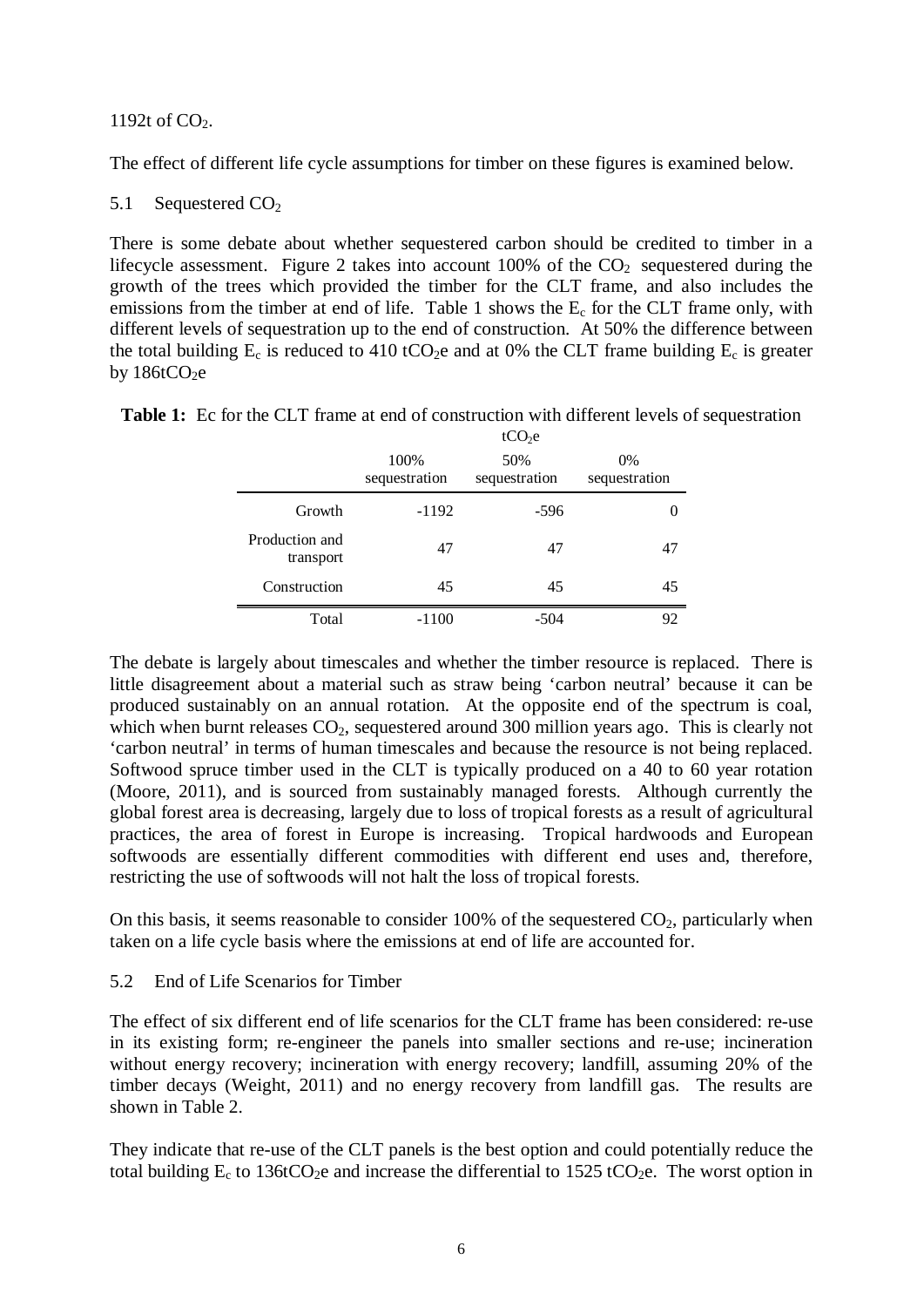terms of emissions is incinerated without energy recovery, increasing the total building  $E_c$  to  $1283tCO<sub>2</sub>e$  with the differential reduced to  $378tCO<sub>2</sub>e$ .

|                            | tCO <sub>2</sub> e |                 |            |                                       |          |
|----------------------------|--------------------|-----------------|------------|---------------------------------------|----------|
|                            | re-use             | re-<br>engineer | incinerate | incinerate with<br>energy<br>recovery | landfill |
| to end of<br>construction  | $-1100$            | $-1100$         | $-1100$    | $-1100$                               | $-1100$  |
| Demolition                 | 22                 | 22              | 22         | 22                                    | 22       |
| Transport                  | 12                 | 12              | 12         | 12                                    | 12       |
| Manufacture                |                    | 10              |            |                                       |          |
| Transport                  |                    | 12              |            |                                       |          |
| Construction               | 45                 | 45              |            |                                       |          |
| Combustion                 |                    |                 | 1192       | 1192                                  |          |
| Energy from<br>combustion  |                    |                 |            | $-628$                                |          |
| Emissions from<br>landfill |                    |                 |            |                                       | 1013     |
| Total                      | $-1021$            | -999            | 126        | $-502$                                | $-53$    |

Table 2: Ec for the CLT frame with different end of life scenarios

#### **6. CONCLUSIONS**

The results of the study show that the total weight of the CLT frame is 721t, which equates to 325t of stored carbon or 1192t of  $CO<sub>2</sub>$ .

It is concluded that it is appropriate to consider  $100\%$  sequestration of  $CO<sub>2</sub>$  during timber growth in the LCA process for timber sourced from sustainably managed forests.

The  $E_c$  of the CLT frame building is  $655tCO_2e$ ,  $1006tCO_2e$  lower than the RC frame equivalent. This is on the basis of  $100\%$  CO<sub>2</sub> sequestration and incineration with energy recovery at end of life for the CLT frame.

The choice of treatment at end of life has a significant effect on the  $E_c$  of the CLT frame. The  $E_c$  for the different treatments considered ranged from -1021tCO<sub>2</sub>e for re-use to +126tCO2e for incinerate without energy recovery, resulting in a differential with the RC frame building of between  $1525tCO<sub>2</sub>e$  and  $378tCO<sub>2</sub>e$ . All treatments resulted in lower total emissions for the CLT frame building.

#### **REFERENCES**

Concrete Centre (2008), Sheet C1 - Embodied  $CO<sub>2</sub>$  of Concrete and Reinforced Concrete, *website*, [http://www.sustainableconcrete.org.uk/PDF/C1 CISCF WG2 Embodied CO2 of UK](http://www.sustainableconcrete.org.uk/PDF/C1%20CISCF%20WG2%20Embodied%20CO2%20of%20UK%20Concrete%2027%20Nov%2008.pdf)  [Concrete 27 Nov 08.pdf](http://www.sustainableconcrete.org.uk/PDF/C1%20CISCF%20WG2%20Embodied%20CO2%20of%20UK%20Concrete%2027%20Nov%2008.pdf) (consulted May 2012).

Concrete Centre (2010), Local material, *website*, <http://www.concretecentre.com/default.aspx?page=1002> (consulted May 2012).